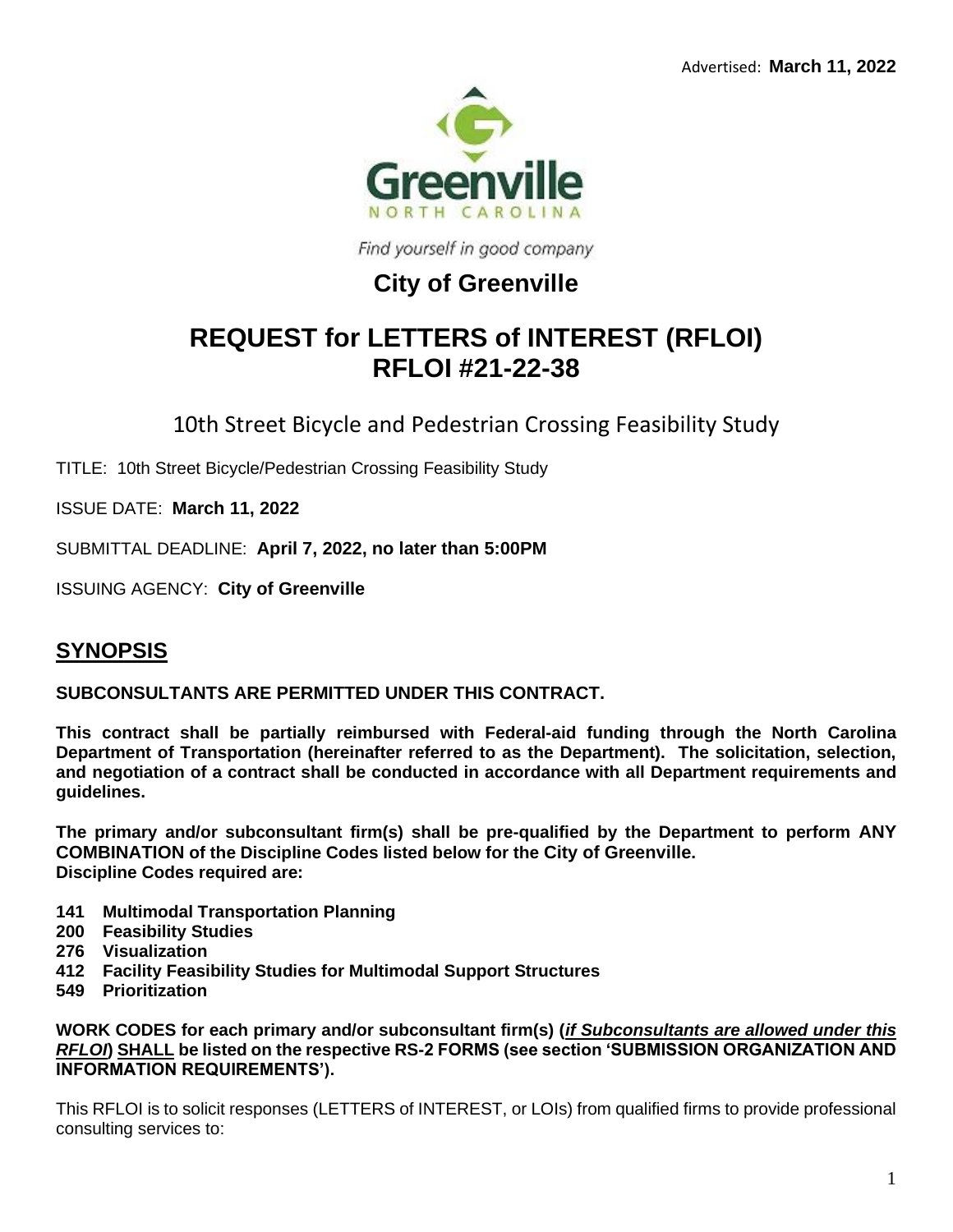## **PROPOSED CONTRACT SCOPE SUMMARY**

The City of Greenville and the Greenville Area Metropolitan Planning Organization have identified the need to develop a Bicycle/Pedestrian Crossing Feasibility Study Report (FSR) for 10th Street between Dickinson Avenue and Evans Street. The objective of the FSR is to consider possible alternatives for establishing a north-south crossing of West 10th Street, near the Millennial Connector Path, and the feasibility for its implementation. The City is currently considering crossing alternatives such as over and at-grade crossing. The connection must be safe, convenient, and cost-effective.

The plan will:

- Include the evaluation of a bicycle/pedestrian bridge as well as additional crossing alternatives,
- Identify funding strategies and policy recommendations
- Provide planning level cost estimates needed for NCDOT's prioritization process and other funding sources to be identified as part of the study.
- Include the associated public input for the planning activities.

Electronic LOIs should be submitted in .pdf format using software such as Adobe, CutePDF, PDF Writer, Docudesk deskPDF, etc.

## **An electronic submission of the LOI must be received by the City on or before 5:00 PM EST on the RFLOI due date. Send proposals to the City Public Dropbox folder.**

**City Dropbox Link:<https://www.dropbox.com/request/KQ57QAdSTRKR3AcnfzaD>**

## **LOIs received after this deadline will not be considered.**

For questions about the Request for Letter Of Interest, contact Eliud De Jesus at EDeJesus@greenvillenc.gov or visit: [http://www.greenvillenc.gov/government/financial-services/current-bid-opportunities.](http://www.greenvillenc.gov/government/financial-services/current-bid-opportunities)

Except as provided below any firm wishing to be considered must be properly registered with the Office of the Secretary of State and with the North Carolina Board of Examiners for Engineers and Surveyors. Any firm proposing to use corporate subsidiaries or subcontractors must include a statement that these companies are properly registered with the North Carolina Board of Examiners for Engineers and Surveyors and/or the NC Board for Licensing of Geologists. The Engineers performing the work and in responsible charge of the work must be registered Professional Engineers in the State of North Carolina and must have a good ethical and professional standing. It will be the responsibility of the selected private firm to verify the registration of any corporate subsidiary or subcontractor prior to submitting a Letter of Interest. Firms which are not providing engineering services need not be registered with the North Carolina Board of Examiners for Engineers and Surveyors. Some of the services being solicited may not require a license. It is the responsibility of each firm to adhere to all laws of the State of North Carolina.

The firm must have the financial ability to undertake the work and assume the liability. The selected firm(s) will be required to furnish proof of Professional Liability insurance coverage in the minimum amount of \$1,000,000.00. The firm(s) must have an adequate accounting system to identify costs chargeable to the project.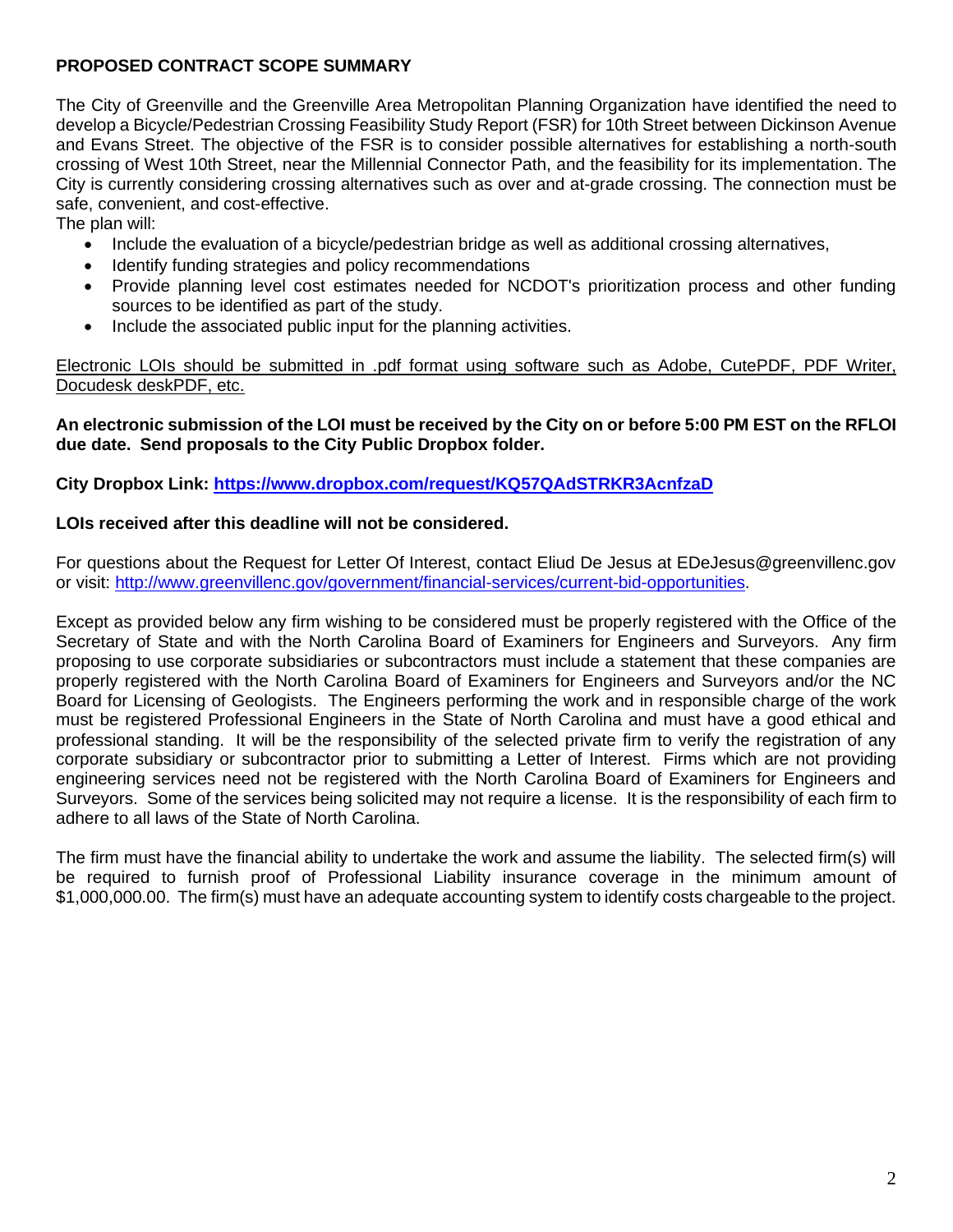## **DEFINITIONS**

For the purpose of this RFLOI the following terms shall have the meanings indicated:

- A. "City" and "LGA" (Local Government Agency) means the City of Greenville, NC.
- B. "City Council" means the City Council of the City of Greenville, NC.
- C. "Consultant" and "Contractor" are used interchangeably throughout this invitation to mean the person, firm, or corporation or other entity submitting a Proposal in response to this RFLOI.

## **INTRODUCTION**

#### **A. Information**

The City of Greenville is requesting LOI's from qualified consultants for preparation of a bicycle/pedestrian crossing feasibility study for 10th Street at the Tobacco Warehouse District and the Millennial Connector.

This request for LOI's is being issued by the MPO Division of the Engineering Department of the City. Unless otherwise directed, all communications regarding this RFLOI should be submitted in writing to the MPO Division via email at [EDeJesus@greenvillenc.gov.](mailto:EDeJesus@greenvillenc.gov)

Any revisions to this RFLOI will be issued and distributed as addendum. Consultant are encouraged to submit any questions or items for clarification in writing to the above mentioned email address.

#### **B. Background**

In 2019, the Tenth Street Connector was completed and connected Vidant Medical Center and East Carolina University (ECU) Health Sciences Campus with areas to the east, such as the ECU Main Campus and downtown Greenville.. The Connector provided a grade-separated railroad crossing and improved emergency response time to medical services.

The City was awarded funds through the United States Department of Transportation Better Utilizing Investments to Leverage Development (BUILD) grant to address access, safety, and connectivity issues between the Medical District, Uptown, West Greenville, and East Carolina University area. The ECU Millennial Campus Connector is among the project's components, improving non-vehicular safety and access between the Millennial Campus and Uptown to a degree. The Millennial Connector would convert an abandoned rail spur and rail wye into two new multi-use paths but stops short of providing a crossing into the Millennial Campus across 10th Street. The project is set to start construction summer of 2022.

An increase in non-motorized traffic is expected around the 10th Street Connector with the upcoming redevelopment of the Imperial Tobacco Site, the Ficklen, and the ECU Millennial Campus. The City anticipates this economic growth to increase the bicycle and pedestrian crossing frequency on 10th street. The objective of the feasibility study is to consider possible alternatives for establishing a safer north-south crossing to the ECU Millennial Campus.

## **C. Intended boundaries**

See map of focus area in Attachment 1.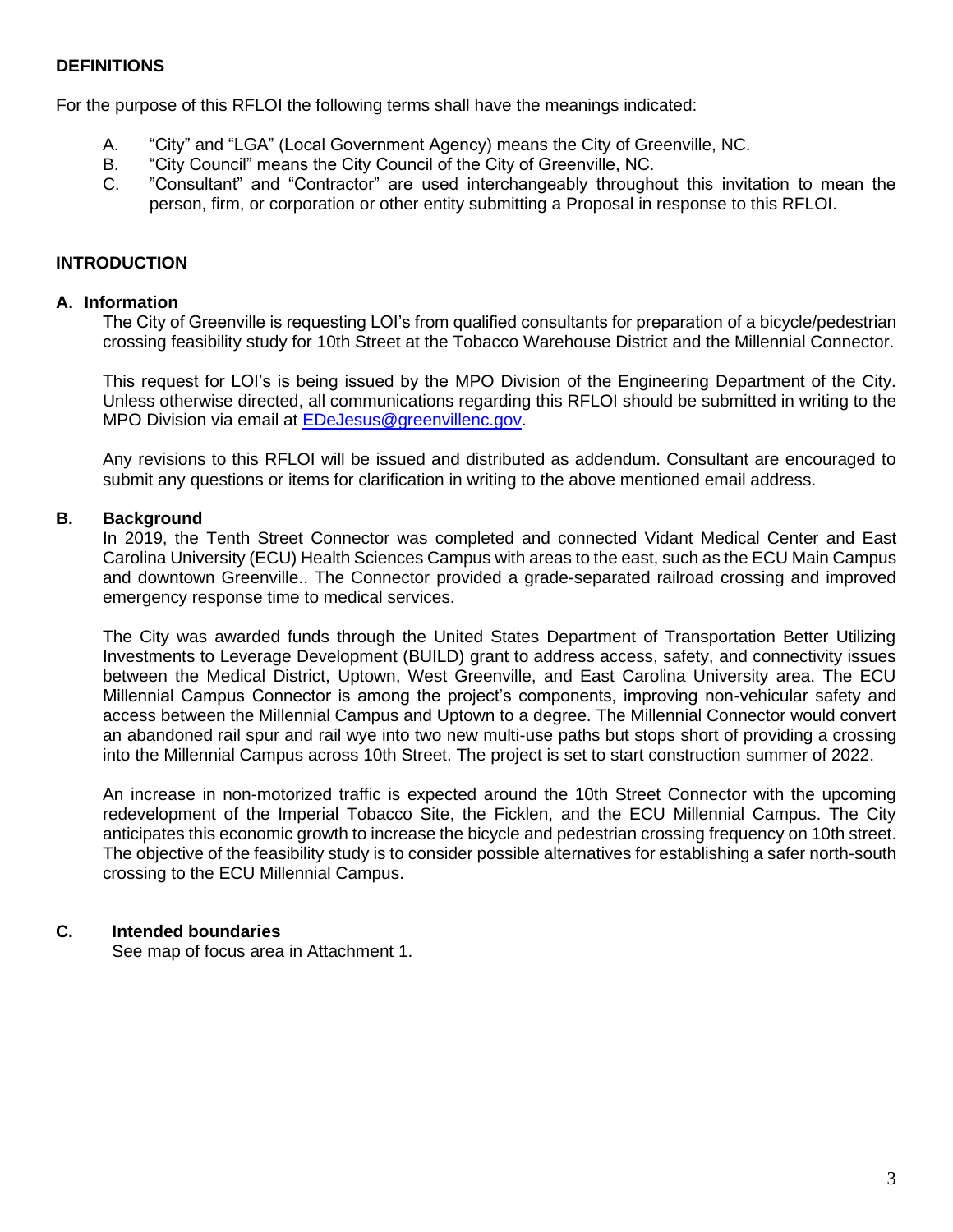## **SCOPE OF WORK**

The **City of Greenville** is soliciting LOI's for the services of a firm/team for the following contract scope of work:

#### **PROPOSED CONTRACT SCOPE**

The City of Greenville and the Greenville Urban Area Metropolitan Planning Organization shall provide all available, existing, and pertinent documentation and data to the selected consultant. The consultant will schedule, coordinate, and make all necessary arrangements for meetings conducted by the consultant or in partnership with City and GUAMPO during the course of the project. This scheduling and coordination will make every effort to ensure that no discrimination occurs with the timing of public forums, workshops, meetings, and hearings. The consultant will take a lead role in all meetings, with GUAMPO staff assuming a supporting role during this period.

A detailed Scope of Work is denoted in Tasks Descriptions. Generally, the Consultant shall perform all necessary tasks to provide the City with the 10th Street Bicycle and Pedestrian Crossing Feasibility Study report. The project shall include, but not be limited to, the evaluation of additional crossing alternatives, funding strategies, policy recommendations, and the associated public input. In addition, the study will provide planning level cost estimates needed for NCDOT's prioritization process and other funding sources to be identified as part of the study. The findings of this project will inform City agencies and community stakeholders on the benefits, costs, funding opportunities, and constraints of the crossing alternatives.

The work of the Consultant must satisfactorily complete the project in compliance with the current planning requirements of the FHWA. Multiple meetings with City staff and stakeholders will be required as will at least three presentations; one to present the results of the draft plan to the City staff and stakeholders, one to present the final draft report to the Multimodal Transportation Commission, and one to present the final plan to City Council.

#### **Task 1. Existing Conditions Review**

The consultant will review and document relevant existing conditions information, including:

- All planning and design criteria for nearby existing corridors and adjacent properties prepared by the City, County, State, or other consultants.
- Locations of public and private facilities that may impact the project, such as water, sewer, electric, telephone, fiber optic, and other utility lines.
- Accident history at the project site
- Traffic data for the area, including traffic volumes, turning movements, crash data, and any available pedestrian/bicycle count data that may be available.
- Current and planned pedestrian and bicycle connectivity near the project site
- Potential roadway improvements near the project site
- Availability of state/local funding
- Topographic features
- Property lines

The consultant will compile all relevant data and incorporate it into Task 5 summary memorandum.

#### **Deliverables**

• Existing conditions base maps in ArcGIS (MapPackages)

#### **Task 2. Tour and Charrette**

The consultant will attend and facilitate a multi-day charrette with City staff in Greenville. This will include an initial tour to review the 10th Street area at the Tobacco Warehouse District and the Millennial Connector and surroundings. In addition, the consultant will facilitate a charrette with City staff and stakeholders centered on developing bike/ped bridge options over 10th Street as well as additional crossing alternatives.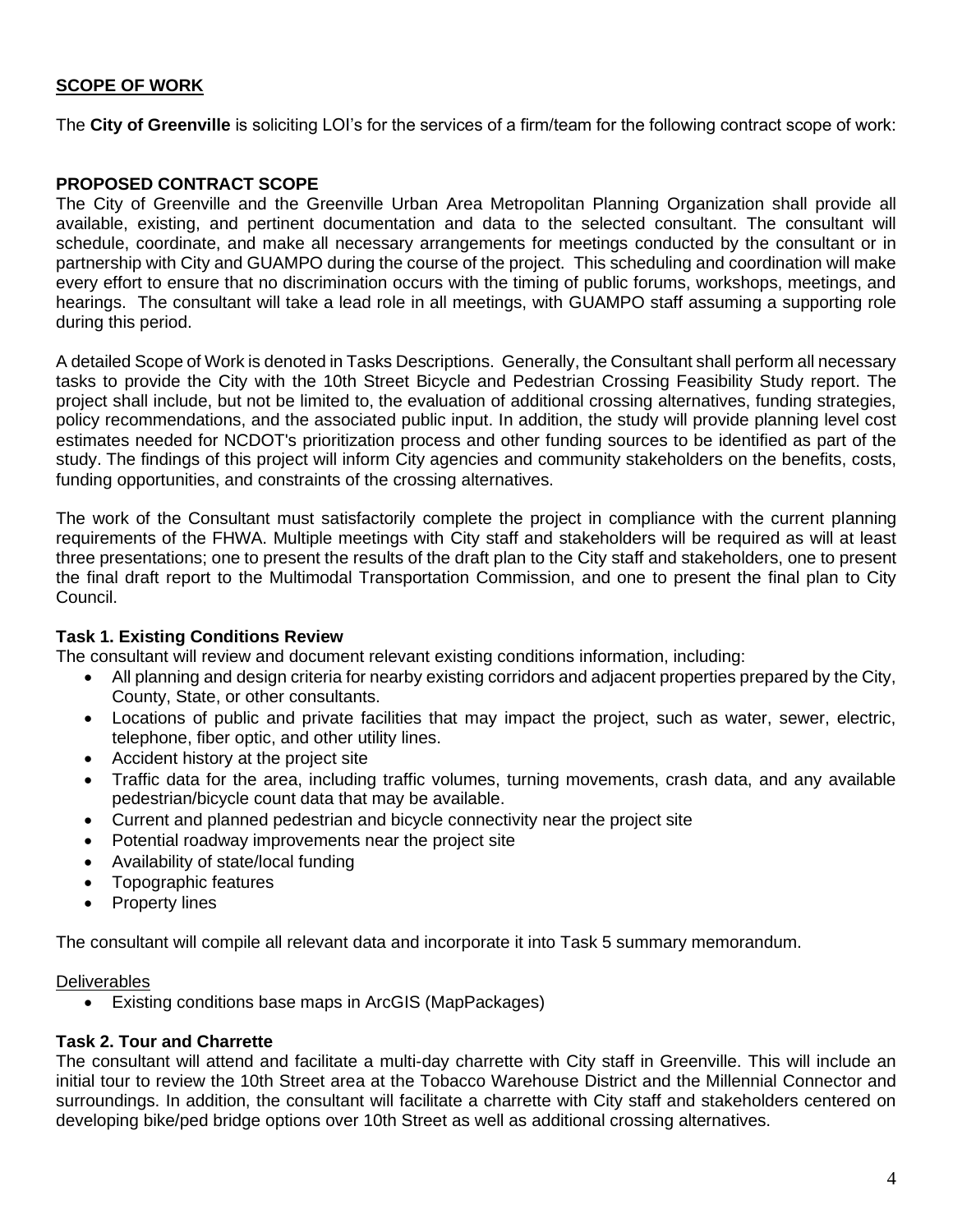The charrette should include: site tour and analysis; discussions with stakeholders and city staff; and meeting/charrette with the public.

## **Deliverables**

- Photo-simulations and sketches of potential bicycle and pedestrian bridge options
- Photo-simulations and sketches of potential 10th Street crossing alternatives

## **Task 3. Evaluate Crossing Alternatives and Develop Conceptual Designs**

The consultant will document and evaluate surrounding limitations and develop up to three conceptual bicycle/pedestrian crossing design concepts for the area (at least one should be a bridge design concept). Bridge approaches for these concepts may consist of ramps, stairs, or elevators. Conceptual drawings showing conceptual horizontal alignment, vertical profile, approaches, overall bridge length, span lengths and bridge width will be created with a conceptual typical section for the bridge and bridge approach. Materials and type of construction will be indicated on the drawings. Draft 11x17 conceptual drawings will be provided for comments from GUAMPO and City staff. After all comments are resolved, a final report will be issued in pdf format to incorporate into the memorandum deliverable (Task 5). The conceptual designs will also consider potential enhancements that will influence the project costs, including lighting and aesthetic considerations. All conceptual structural designs will conform to current AASHTO LRFD Bridge Design Specifications and NCDOT Structures Design Manual.

## **Deliverables**

- 11X17 conceptual drawings of three alternatives (at least one should be a bridge option)
- Updated photo simulations/sketches of bridge options or cross alternatives

## **Task 4. Cost Estimates**

A planning-level cost estimate will be developed for each conceptual design. The cost estimates will be developed using available NCDOT bid tabulation data. Cost estimates will be provided in pdf and excel format.

## **Deliverables**

• Planning level cost estimates for up to three conceptual design options in MS Excel format

## **Task 5. Summary Memorandum and Implementation Strategy**

A draft memorandum will be prepared to document the findings of the study, including relevant information, stakeholder input, crossing alternatives, conceptual designs for the bicycle/pedestrian bridge alternatives, cost estimates, additional relevant data for grants and funding/implementation strategies. This draft memo will be available for comments from City and MPO staff. After all comments are resolved, a final report will be issued in pdf format. The memo will include text and graphics to convey the outcome and recommended path forward toward the implementation of the concepts. In addition, the consultant will develop a PowerPoint presentation highlighting the recommendations and strategies moving forward.

#### *Schedule*

| Task                                                                  | <b>Schedule</b> |
|-----------------------------------------------------------------------|-----------------|
| <b>Task 1. Existing Conditions Review</b>                             | Month 1         |
| Task 2. Tour and Charrette                                            | Month 2         |
| Task 3. Evaluate Crossing Alternatives and Develop Conceptual Designs | Month 3         |
| Task 4. Cost Estimates                                                | Month 4         |
| Task 5. Summary Memorandum and Implementation Strategy                | Month 5         |
| <b>Total</b>                                                          |                 |

Note: The Consultant is to provide digital files of all work products and deliverables including, but not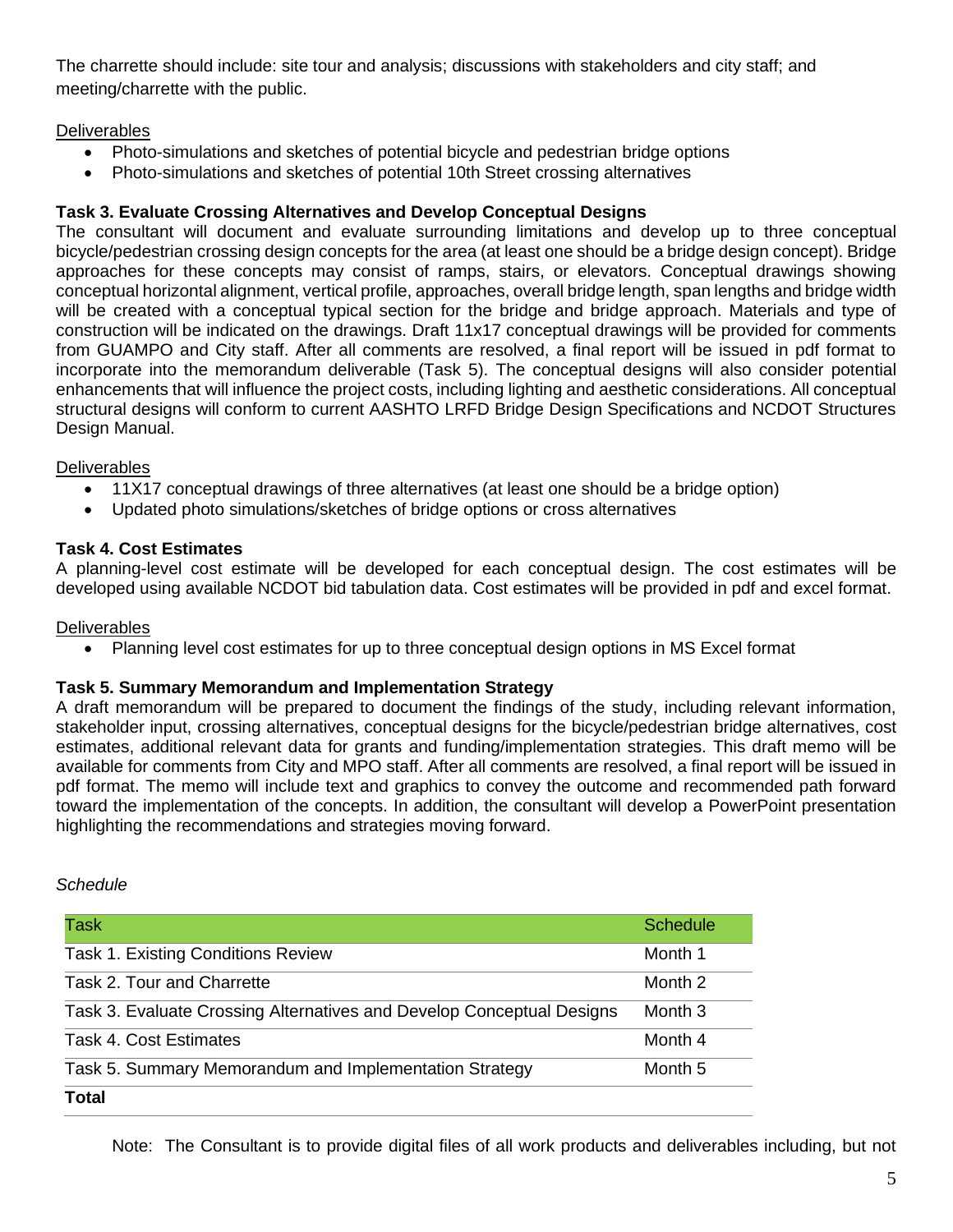limited to the bicycle/pedestrian crossing feasibility study, meeting minutes, generated data, technical drawings, photographs, maps, GIS files, and promotional material. All work products and deliverables shall become the property of the City, with the City being provided and retaining the ability to edit and update all such files.

## **PROPOSED CONTRACT TIME:** June 2022 thru October 2022

## **PROPOSED CONTRACT PAYMENT TYPE:** This will be a LUMP SUM contract.

## **SUBMITTAL REQUIREMENTS**

All LOIs are limited to **fifteen (15)** pages (excluding appendices) inclusive of the cover sheet and shall be typed on 8-1/2" x 11" sheets, single-spaced, and font size 11 or greater.

LOIs containing more than **fifteen (15)** pages will not be considered.

## *One (1) electronic total copy of the LOI should be submitted.*

**Firms submitting LOIs are encouraged to carefully check them for conformance to the requirements stated in the section titled SUBMISSION ORGANIZATION AND INFORMATION REQUIREMENTS. If LOIs do not meet ALL of these requirements they will be disqualified. No exception will be granted.**

## **SELECTION PROCESS**

Following is a general description of the selection process:

- The LGA's Selection Committee will review all qualifying LOI submittals.
- For Project-Specific Contracts (non-On-Call type contracts), the LGA's Selection Committee MAY, at the LGA's discretion, shortlist a minimum of three (3) firms to be interviewed. IF APPLICABLE, dates of shortlisting and dates for interviews are shown in the section SUBMISSION SCHEDULE AND KEY DATES at the end of this RFLOI.
- In order to be considered for selection, consultants must submit a complete response to this RFLOI prior to the specified deadlines. Failure to submit all information in a timely manner will result in disqualification.

## **CITY OF GREENVILLE TERMS AND CONDITIONS**

- 1. **NON-DISCRIMINATION:** The City of Greenville does not discriminate on the basis of race, color, sex, national origin, religion, age or disability. Any contractors or vendors who provide services, programs or goods to the City are expected to fully comply with the City's non-discrimination policy.
- 2. **NON-COLLUSION**: Respondents, by submitting a signed proposal, certify that the accompanying submission is not the result of, or affected by, any unlawful act of collusion with any other person or company engaged in the same line of business or commerce, or any other fraudulent act punishable under North Carolina or United States law.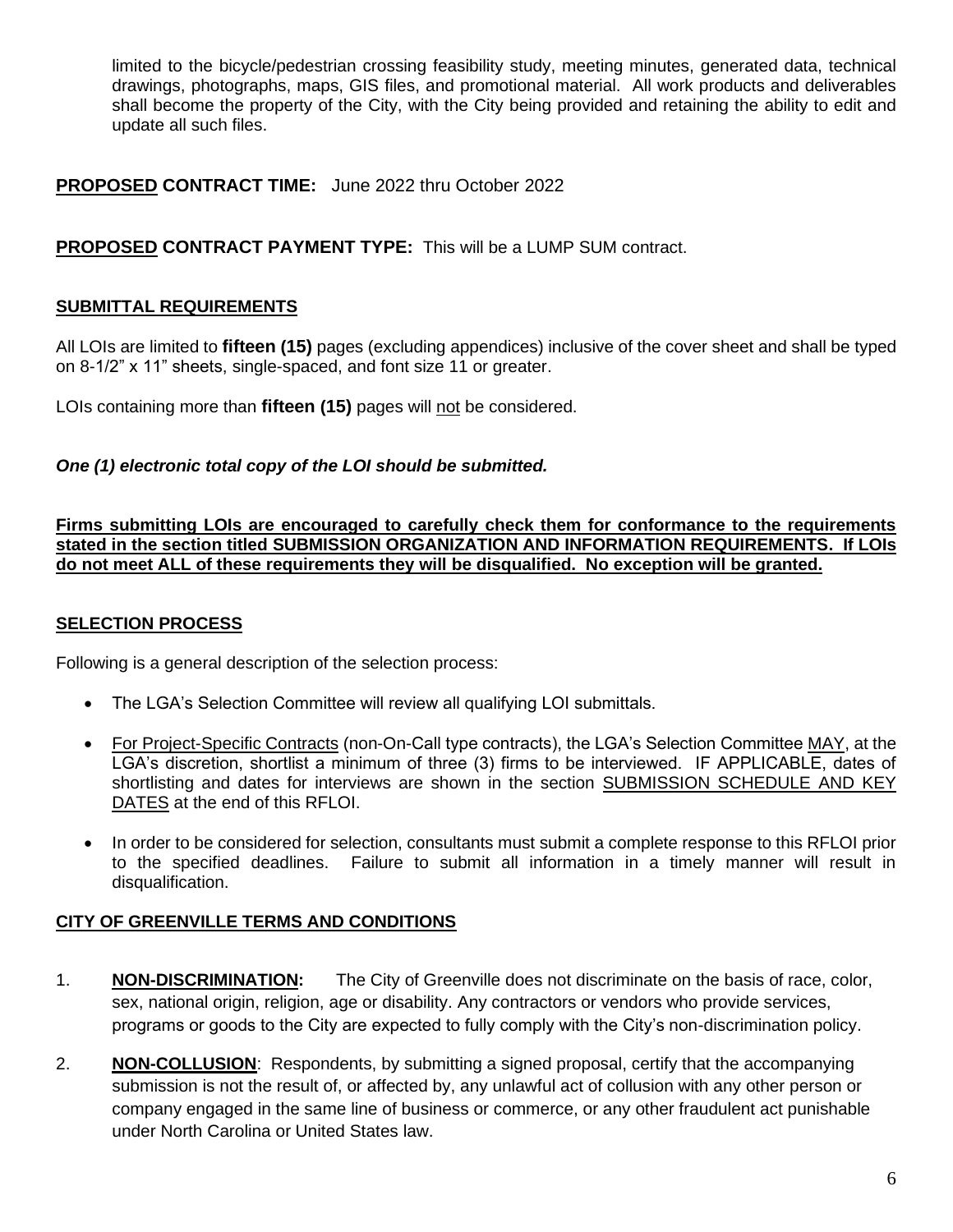- 3. **PAYMENT TERMS**: The City agrees to pay all approved invoices Net Thirty (30) days from the date received and approved. The City does not agree to the payment of late charges or finance charges assessed by the seller or vendor for any reason. Invoices are payable in U.S. funds.
- 4. **GOVERNING LAW**: Any agreement, contract or purchase order resulting from this invitation to bid, request for proposals or request for qualifications or quotes, shall be governed by the laws of the State of North Carolina.
- 5. **ACCEPTANCE/REJECTION OF PROPOSALS**: The City of Greenville reserves the right to award to the Firm who will best serve the interests of the City. The City also reserves the right to waive minor variations in the specifications and in the bidding process, as well as to accept in whole or in part such proposal(s) where it deems it advisable in protection of the best interests of the City. The City further reserves the right to accept or reject any or all bids/proposals, and to award or not award a contract based on this proposal.
- 6. **E-VERIFY COMPLIANCE**: The Contractor shall comply with the requirements of Article 2 of Chapter 64 of the North Carolina General Statutes. Further, if the Contractor utilizes a Subcontractor, the Contractor shall require the Subcontractor to comply with the requirements of Article 2 of Chapter 64 of the North Carolina General Statutes. By submitting a proposal, the Proposer represents that their firm and its Subcontractors are in compliance with the requirements of Article 2 Chapter 64 of the North Carolina General Statutes.
- 7. **CONFLICT OF INTEREST**: Each proposer shall affirm that no official or employee of the City of Greenville is directly or indirectly interested in this proposal for any reason of personal gain.
- 8. **EQUAL EMPLOYMENT OPPORTUNITY CLAUSE**: The City of Greenville has adopted an Equal Employment Opportunity Clause, which is incorporated into all specifications, purchase orders and contracts, whereby a vendor agrees not to discriminate against any employee or applicant for employment because of race, color, religion, sex, national origin or ancestry. A copy of this clause may be obtained at the City Clerk's Office, located in City Hall-200 W. Fifth Street Greenville, NC. By submitting a proposal, the firm is attesting that they are an Equal Opportunity Employer.
- 9. **NCDOT's RS-2 Forms:** Completed RS-2 forms SHALL be submitted with the firm's letter of interest. This section is limited to the number of pages required to provide the requested information. For the Prime Consultant firm, submit Prime Consultant Form RS-2 Rev 1/14/08. If Subconsultants are allowed under this RFLOI and if any/all Subconsultants firms to be, or anticipated to be, utilized by your firm; submit Subconsultant Form RS-2 Rev 1/15/08. In the event the firm has no subconsultant, it is required that this be indicated on the Subconsultant Form RS-2 by entering the word "None" or the number "ZERO" and signing the form. Complete and sign each Form RS-2 (instructions are listed on the form). The required forms are available on the Department's website at: <https://connect.ncdot.gov/business/consultants/Pages/Guidelines-Forms.aspx> [Prime Consultant Form RS-2](https://connect.ncdot.gov/business/consultants/Roadway/Form%20RS-2%20Prime%20Contractor%20(Task%20Orders%20ONLY).pdf) [Subconsultant Form RS-2](https://connect.ncdot.gov/business/consultants/Roadway/Form%20RS-2%20Subcontract%20(Task%20Orders%20ONLY).pdf)
- 10. **FEDERAL LAW:** Federal law (Rehabilitation Act and ADA) prohibits handicapped discrimination by all governmental units. By submitting a proposal, the vendor is attesting toits policy of nondiscrimination regarding the handicapped.
- 11. **TAXES**: Sales taxes may be listed on the proposal, but as a separate item. No charge will be allowed for Federal Excise and Transportation tax from which the City is exempt.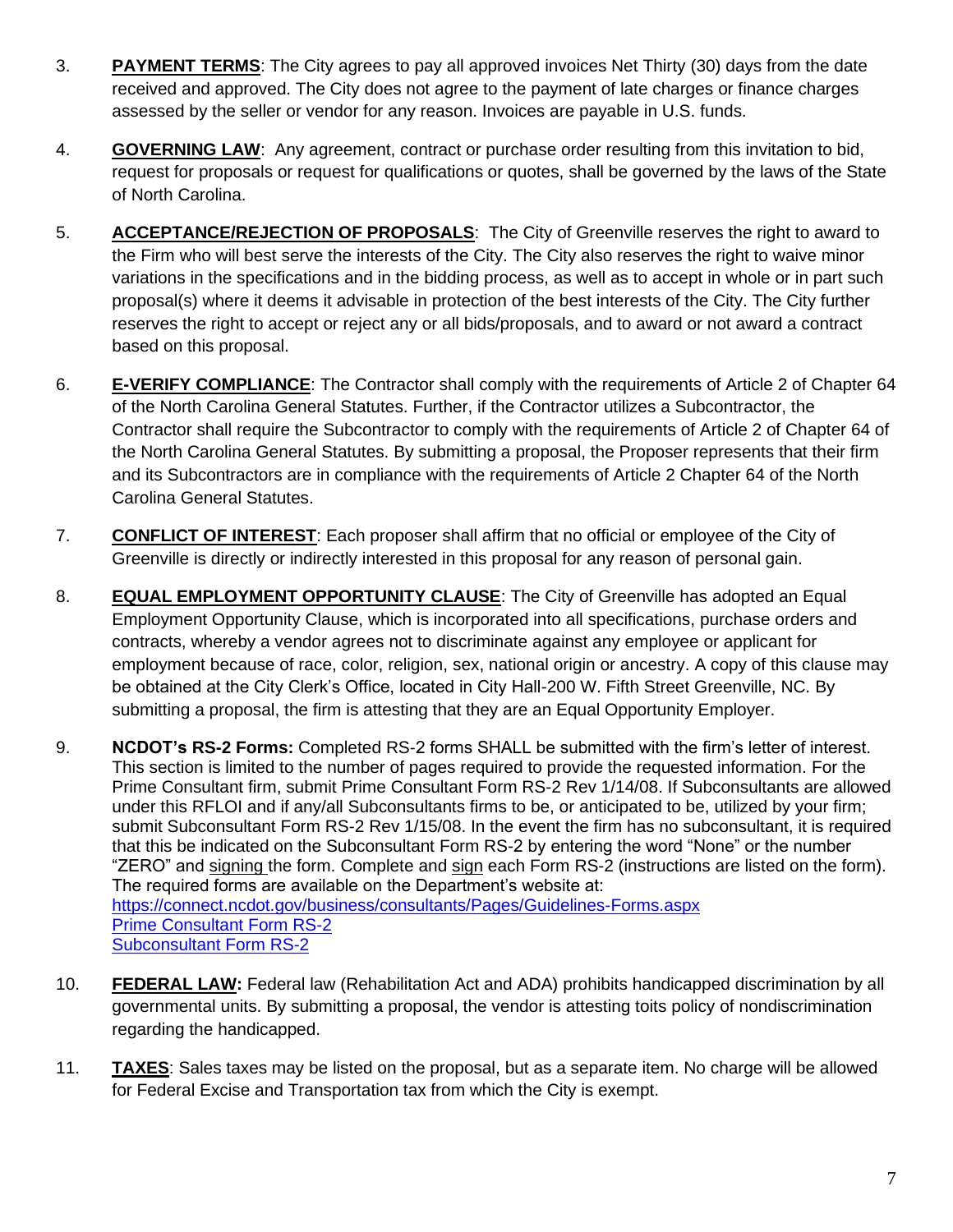- 12. **WITHDRAWAL OF PROPOSALS**: No bid/proposal may be changed or withdrawn after the stated time and date for submittal. Bids/proposals submitted shall be binding for ninety (90) days after the date of submittal.
- 13. **SERVICES PERFORMED**: All services rendered under this agreement will be performed at the Seller's own risk and the Seller expressly agrees to indemnify and hold harmless The City of Greenville, its officers, agents, and employees from any and all liability, loss or damage that they may suffer as a result of claims, demands, actions, damages or injuries of any kind or nature whatsoever by or to any and all persons or property.
- 14. **INDEPENDENT CONTRACTOR**: It is mutually understood and agreed the Seller is an independent contractor and not an agent of the City of Greenville, and as such, Seller, his or her agents and employees shall not be entitled to any City employment benefits, such as but not limited to vacation, sick leave, insurance, workers' compensation, pension or retirement benefits.
- 15. **VERBAL AGREEMENT**: The City will not be bound by any verbal agreements.
- 16. **INSURANCE REQUIREMENTS**: Contractor shall maintain at its own expense

(a) **Commercial General Liability** Insurance in an amount not less than \$1,000,000 per occurrence for bodily injury or property damage; City of Greenville, 200 W. Fifth St. Greenville, NC 27834 shall be named as additional insured.

(b) **Professional Liability** insurance in an amount not less than \$1,000,000 per occurrence-if providing professional services;

(c) **Workers Compensation Insurance** as required by the general statutes of the State of North Carolina and Employer's Liability Insurance not less than \$500,000 each accident for bodily injury by accident, \$500,000 each employee for bodily injury by disease, and \$500,000 policy limit;

(d) **Commercial Automobile Insurance** applicable to bodily injury and property damage, covering all owned, non-owned, and hired vehicles, in an amount not less than \$1,000,000 per occurrence as applicable. Certificates of Insurance shall be furnished prior to the commencement of Services.

17. **IRAN DIVESTMENT ACT**: Vendor certifies that; (i) it is not identified on the Final Divestment List or any other list of prohibited investments created by the NC State Treasurer pursuant to N.C.G.S. 143-6A-4; (ii) it will not take any actions causing it to appear on any such list during the terms of this contract, and (iii) it will not utilize any subcontractor to provide goods and services hereunder that is identified on any list.

## **TITLE VI NONDISCRIMINATION NOTIFICATION**

The LGA in accordance with the provisions of Title VI of the Civil Rights Act of 1964 (78 Stat. 252, 42 US.C. §§ 2000d to 2000d-4) and the Regulations, hereby notifies all RESPONDENTS that it will affirmatively ensure that any contract entered into pursuant to this advertisement, disadvantaged business enterprises will be afforded full and fair opportunity to submit LETTERS of INTEREST (LOIs) in response to this ADVERTISEMENT and will not be discriminated against on the grounds of race, color, or national origin in consideration for an award.

## **SMALL PROFESSIONAL SERVICE FIRM (SPSF) PARTICIPATION**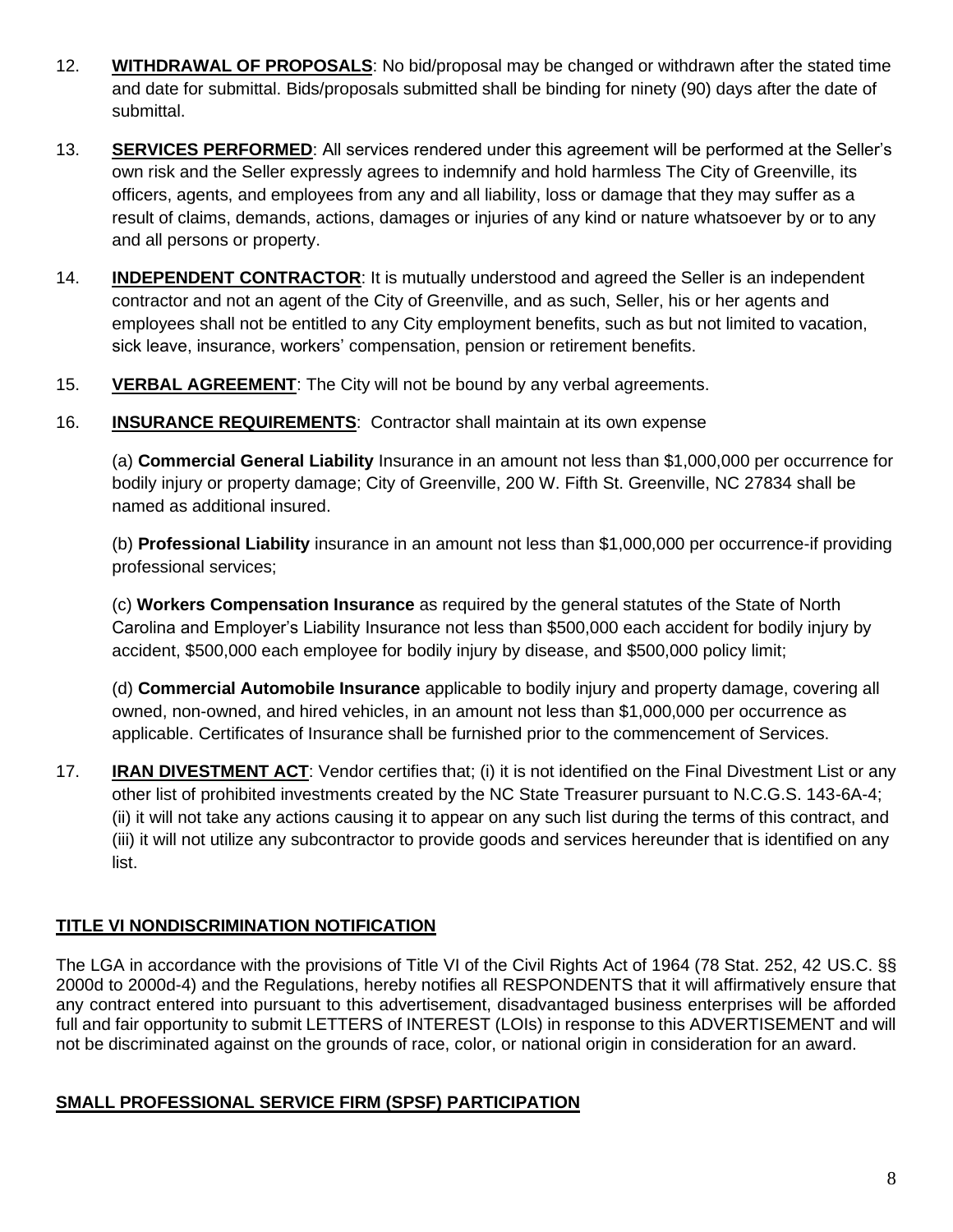The Department encourages the use of Small Professional Services Firms (SPSF). Small businesses determined to be eligible for participation in the SPSF program are those meeting size standards defined by Small Business Administration (SBA) regulations, 13 CFR Part 121 in Sector 54 under the North American Industrial Classification System (NAICS). The SPSF program is a race, ethnicity, and gender-neutral program designed to increase the availability of contracting opportunities for small businesses on federal, state or locally funded contracts. SPSF participation is not contingent upon the funding source.

The Firm, at the time the Letter of Interest is submitted, shall submit a listing of all known SPSF firms that will participate in the performance of the identified work. The participation shall be submitted on the Department's Subconsultant Form RS-2. RS-2 forms may be accessed on the Department's website at [NCDOT Connect](https://connect.ncdot.gov/business/consultants/Pages/Guidelines-Forms.aspx)  [Guidelines & Forms.](https://connect.ncdot.gov/business/consultants/Pages/Guidelines-Forms.aspx)

The SPSF must be qualified with the Department to perform the work for which they are listed.

## **PREQUALIFICATION**

The North Carolina Department of Transportation maintains on file the qualifications and key personnel for each approved discipline, as well as any required samples of work. Each year on the anniversary date of the company, the firm shall renew their prequalified disciplines. If your firm has not renewed its application as required by your anniversary date or if your firm is not currently prequalified, please submit an application to the Department **prior to submittal of your LOI**. An application may be accessed on the Department's website a[t Prequalifying Private](https://connect.ncdot.gov/business/Prequal/Pages/Private-Consulting-Firm.aspx)  [Consulting Firms](https://connect.ncdot.gov/business/Prequal/Pages/Private-Consulting-Firm.aspx) -- Learn how to become Prequalified as a Private Consulting Firm with NCDOT. Having this data on file with the Department eliminates the need to resubmit this data with each letter of interest.

Professional Services Contracts are race and gender neutral and do not contain goals. However, the Respondent is encouraged to give every opportunity to allow Disadvantaged, Minority-Owned and Women-Owned Business Enterprises (DBE/MBE/WBE) subconsultant utilization on all LOIs, contracts and supplemental agreements. The Firm, subconsultant and subfirm shall not discriminate on the basis of race, religion, color, national origin, age, disability or sex in the performance of this contract.

## **DIRECTORY OF FIRMS AND DEPARTMENT ENDORSEMENT**

Real-time information about firms doing business with the Department, and information regarding their prequalifications and certifications, is available in the Directory of Transportation Firms. The Directory can be accessed on the Department's website at [Directory of Firms](https://www.ebs.nc.gov/VendorDirectory/default.html) -- Complete listing of certified and prequalified firms.

The listing of an individual firm in the Department's directory shall not be construed as an endorsement of the firm.

## **SELECTION CRITERIA**

## **All prequalified firms who submit responsive letters of interest will be considered.**

In selecting a firm/team, the selection committee will take into consideration qualification information including such factors as:

1. **CRITERIA NUMBER 1 - 30% =** Past performance/ Demonstrated experience, proven record of success

on similar projects. Firm's experience, knowledge, and familiarity with the desired services.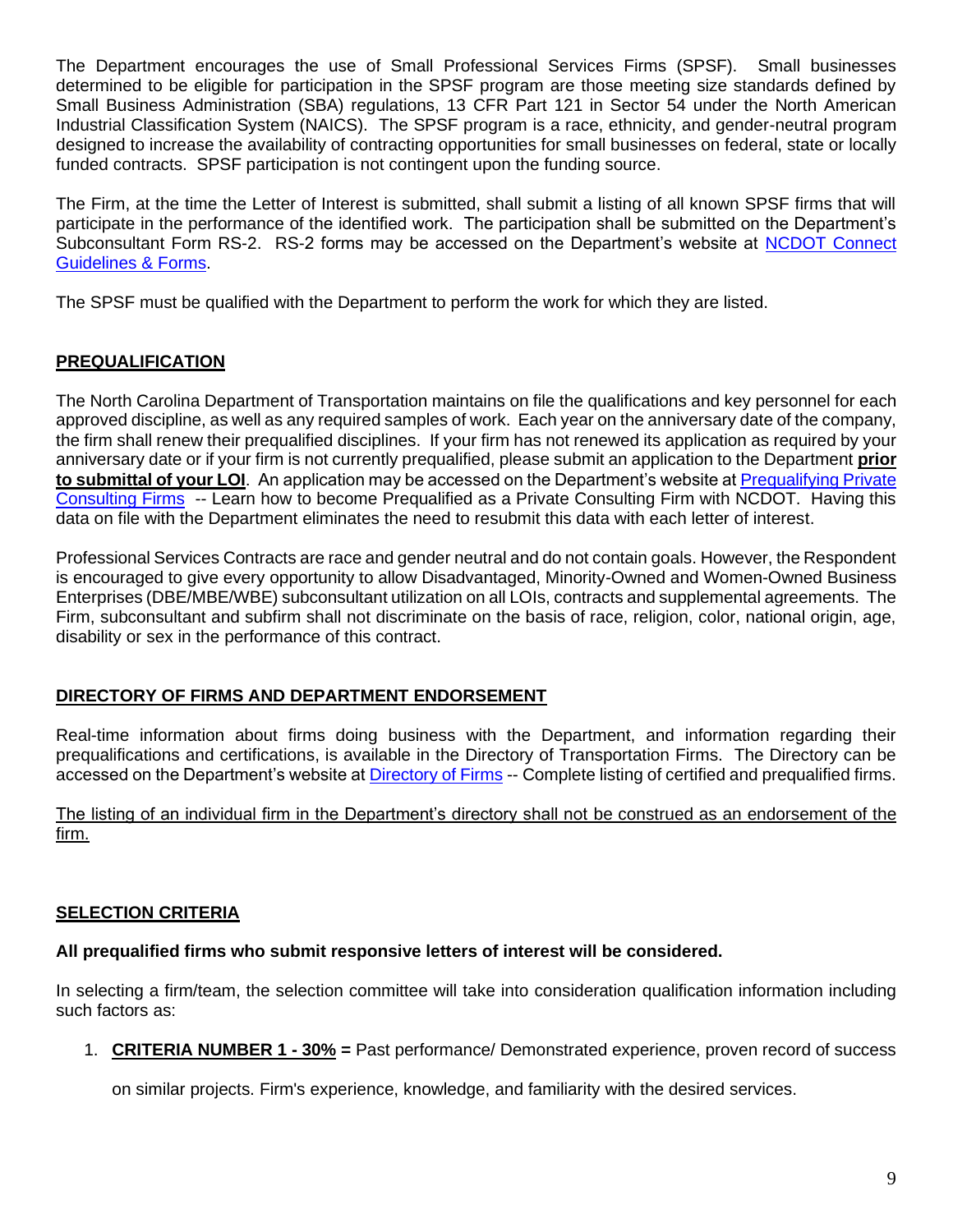2. **CRITERIA NUMBER 2 - 40% =** Team Experience and qualifications - The team's experience and staff

qualifications to perform type of work required including any subconsultants.

3. **CRITERIA NUMBER 3 - 30% =** Technical Approach - The firm's understanding of, and approach to

accomplish objectives of the plan, including their envisioned scope for the work and any innovative

ideas/approaches.

After reviewing qualifications, if firms are equal on the evaluation review, then those qualified firms with proposed SPSF participation will be given priority consideration.

## **SUBMISSION ORGANIZATION AND INFORMATION REQUIREMENTS**

Firms submitting LOIs are encouraged to carefully check for conformance to the requirements stated in this section. If LOIs do not meet ALL of these requirements they will be disqualified. No exception will be granted.

The LOIs are limited to 15 pages (excluding appendices) inclusive of the cover sheet and shall be typed on 8- 1/2" x 11" sheets, single-spaced, and font size 11 or greater. LOIs containing more than 15 pages will not be considered. Electronic LOIs should be submitted in .pdf format using software such as Adobe, CutePDF PDF Writer, Docudesk deskPDF, etc. The submission of the LOI must be received by the City on or before 5:00 PM EST on the RFLOI due date. The address for electronic deliveries is: [https://www.dropbox.com/request/KQ57QAdSTRKR3AcnfzaD.](https://www.dropbox.com/request/KQ57QAdSTRKR3AcnfzaD) LOIs received after this deadline will not be considered.

The LOI should be addressed to Eliud De Jesus, Transportation Planner, Greenville MPO and must include the name, address, telephone number, and e-mail address of the prime consultant's contact person for this RFLOI.

To be consider responsive the LOI must include the information outlined below:

## Chapter 1 - Introduction

The Introduction should demonstrate the consultant's overall qualifications to fulfill the requirements of the scope of work and should contain the following elements of information:

- **Expression of firm's interest in the work;**
- **EXECUTE:** Statement of whether firm is on register;
- Date of most recent private engineering firm qualification;
- Statement regarding firm's(') possible conflict of interest for the work; and
- Summation of information contained in the letter of interest.

#### Chapter 2 - Team Qualifications

This chapter should elaborate on the general information presented in the introduction, to establish the credentials and experience of the consultant to undertake this type of effort. The following must be included:

- 1. Identify recent, similar projects the firm, acting as the prime contractor, has conducted which demonstrates its ability to conduct and manage the project. Provide a synopsis of each project and include the date completed, and contact person.
- 2. If subconsultants are involved, provide corresponding information describing their qualifications as requested in bullet number 1 above.

## Chapter 3 - Team Experience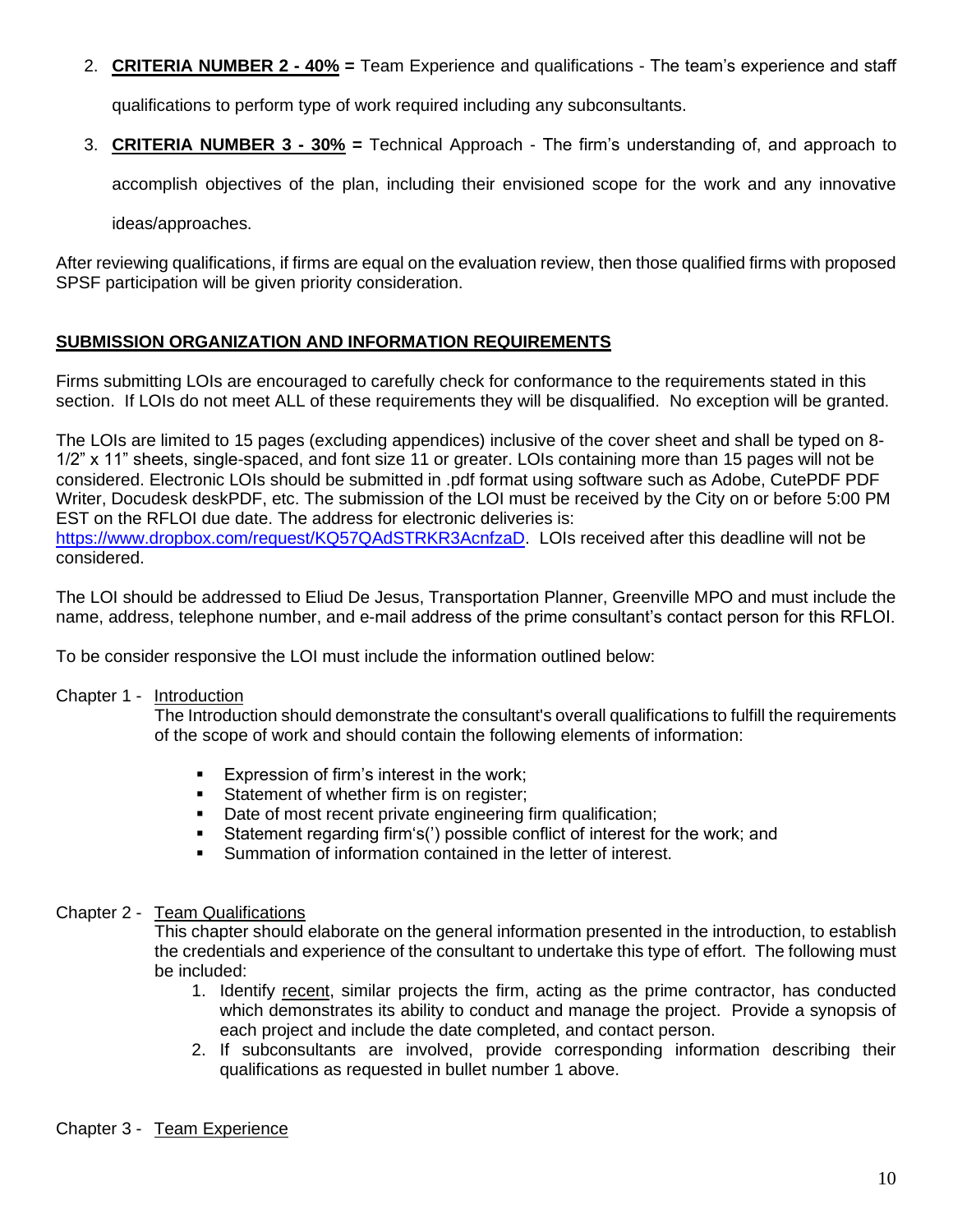This chapter must provide the names, classifications, and location of the firm's North Carolina employees and resources to be assigned to the advertised work; and the professional credentials and experience of the persons assigned to the project, along with any unique qualifications of key personnel. Although standard personnel resumes may be included in the Appendix, identify pertinent team experience to be applied to this project. Specifically, the Department is interested in the experience, expertise, and total quality of the consultant's proposed team. If principals of the firm will not be actively involved in the study/contract/project, do not list them. The submittal shall clearly indicate the Consultant's Project Manager, other key Team Members and his/her qualifications for the proposed work. Also, include the team's organization chart for the Project / Plan. A Capacity Chart / Graph (available work force) should also be included. Any other pertinent information should also be listed in this section.

**Note:** If a project team or subconsultant encounters personnel changes, or any other changes of significance dealing with the company, NCDOT should be notified immediately.

## Chapter 4 - Technical Approach

The consultant shall provide information on its understanding of, and approach to accomplish, this project, including their envisioned scope for the work and any innovative ideas/approaches, and a schedule to achieve the dates outlined in this RFLOI (if any project-specific dates are outlined below).

## APPENDICES-

Consultant Certification Form RS-2, DBE/ MWBE forms and Resumes of key staff members

Correspondence and questions concerning this RFLOI should be directed to Eliud De Jesus at [EDeJesus@greenvillenc.gov.](mailto:EDeJesus@greenvillenc.gov) LOIs must be submitted to City Public Dropbox folder: [https://www.dropbox.com/request/KQ57QAdSTRKR3AcnfzaD.](https://www.dropbox.com/request/KQ57QAdSTRKR3AcnfzaD)

If applicable, questions may be submitted electronically only, to the contact above. Responses will be issued in the form of an addendum available to all interested parties. Interested parties should also send a request, by email only, to the person listed above to be placed on a public correspondence list to ensure future updates regarding the RFLOI or other project information can be conveyed. **Questions must be submitted to the person listed above no later than noon on March 25, 2022**. The last addendum will be issued no later than 5:00 PM on March 25, 2022.

## **SUBMISSION SCHEDULE AND KEY DATES**

RFLOI Release – **March 11, 2022**

Deadline for Questions – **March 25, 2022 no later than noon** Issue Final Addendum – **March 28, 2022 no later than 5:00 PM** Deadline for LOI Submission – **April 7, 2022 no later than 5:00 PM** Interviews (if applicable) – **April 25 and 26, 2022** Firm Selection and Notification \*\* – **April 29, 2022**

**\*** Notification will **ONLY** be sent to shortlisted firms.

**\*\*** Notification will **ONLY** be sent to selected firms.